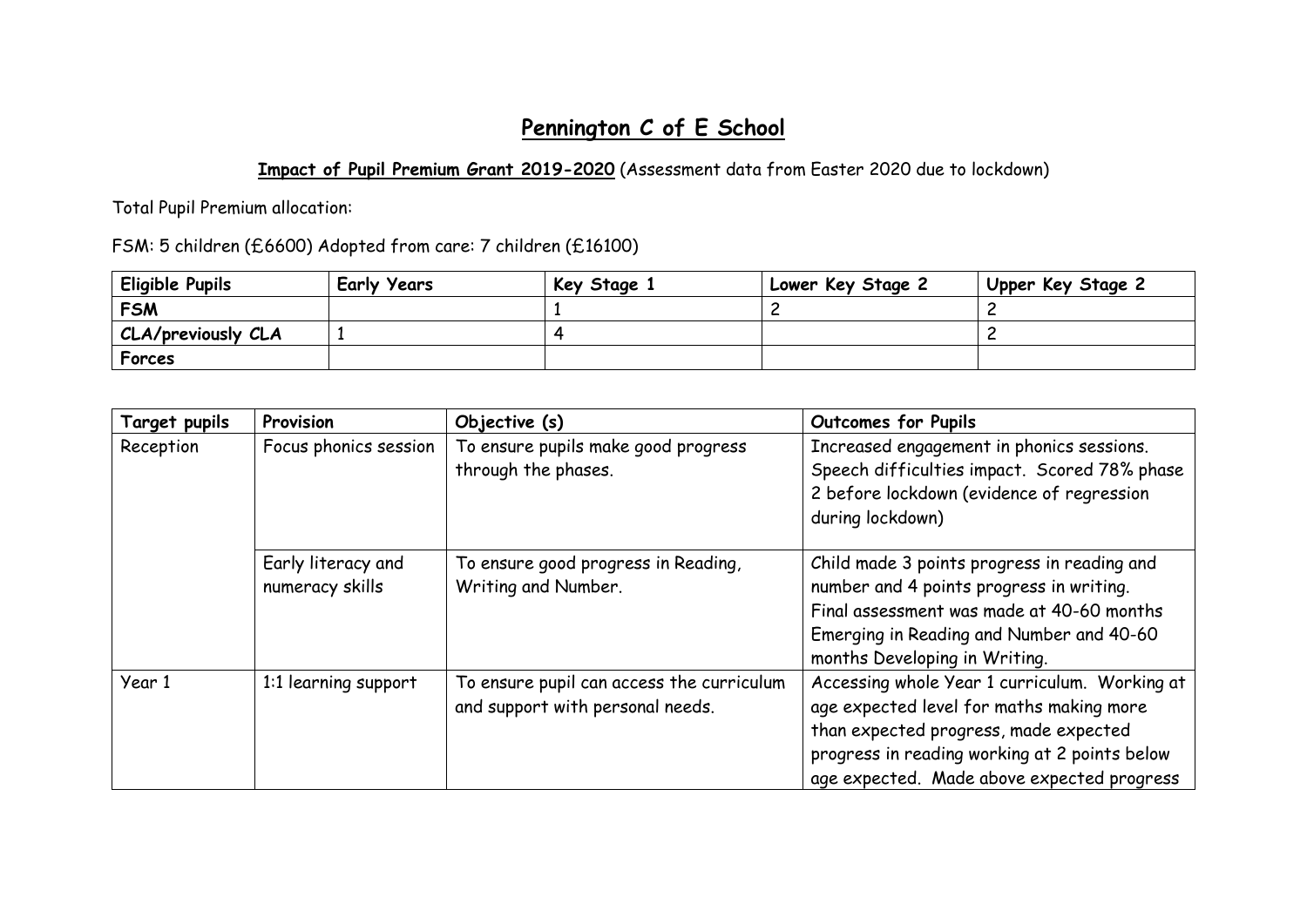|                               |                                                       | in writing working at 3 points below age<br>expected.                                                                                                                                                                                                                                                                                                                                                         |
|-------------------------------|-------------------------------------------------------|---------------------------------------------------------------------------------------------------------------------------------------------------------------------------------------------------------------------------------------------------------------------------------------------------------------------------------------------------------------------------------------------------------------|
| 5 minute box-<br>literacy 1:1 | To achieve progression in Reading and<br>Writing      | Confidence in reading and writing has<br>increased in both children. Assessed at Spring<br>2 (before lockdown) Child A has made 5/4<br>points in writing, working at age expected<br>level, and 4/4 points in reading, working 2<br>points below age expected. Child B has made<br>5/4 point in writing, working 2 point below age<br>expected, and 4/4 point progress working 2<br>point below age expected. |
| <b>Additional Reading</b>     | To raise level of achievement in reading.             | With 1:1 support for reading activities and<br>additional group reading sessions, child has<br>made 4/4 points progress and is working 2<br>points below age expected level. Confidence<br>has grown and with encouragement will spell<br>CCVC and CVCC words confidently using known<br>phonics.                                                                                                             |
| Focus phonics session         | To ensure pupil makes progress through<br>the phases. | Through a lot of repetition and reinforced<br>daily and additional phonics, the pupil showed<br>greater confidence and progress. Child A<br>moved from 96% at phase 2/0% phase 3 to<br>27% phase 5 before lockdown (some evidence<br>of regression through lockdown). Child B<br>moved from 100% phase 2 / 0% phase 3 to                                                                                      |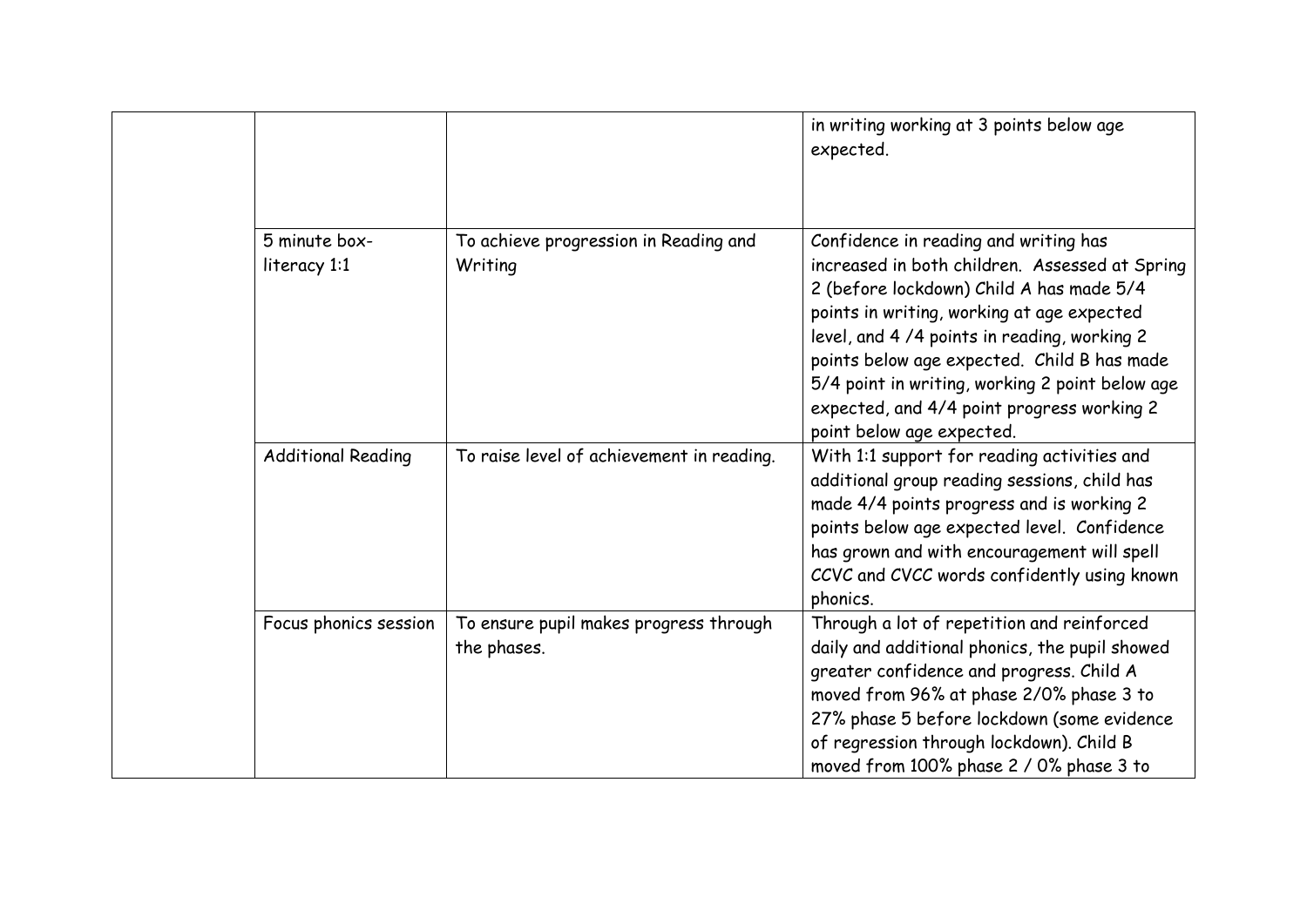|        |                                         |                                                                                                                                                                                                                                                                                                                                                                                  | 32% phase 5 (some evidence of regression<br>through lockdown).                                                                                                                                                                                                                                                                                                                                                 |
|--------|-----------------------------------------|----------------------------------------------------------------------------------------------------------------------------------------------------------------------------------------------------------------------------------------------------------------------------------------------------------------------------------------------------------------------------------|----------------------------------------------------------------------------------------------------------------------------------------------------------------------------------------------------------------------------------------------------------------------------------------------------------------------------------------------------------------------------------------------------------------|
|        | Reading and phonics<br>reinforcement    | To reinforce phonics learning and support<br>application of phonics to reading.                                                                                                                                                                                                                                                                                                  | Child has made 4/4 points progress and is<br>working 2 points below age expected level.<br>Confidence has grown to apply phonics<br>knowledge (now at phase 5) and is confidently<br>blending CVCC and CCVC. Reading moved from<br>Red 1 to Yellow 2.                                                                                                                                                          |
|        | Equine Therapy                          | To promote teamwork, following<br>instructions sensibly, having the<br>responsibility to care for animals and the<br>opportunity to do an activity they would<br>not otherwise have access to.                                                                                                                                                                                   | Both children were confident to discuss<br>activities with the staff, with improved<br>vocabulary and developing confidence to<br>interact with the animals. Both showed<br>improving physical co-ordination and balance.                                                                                                                                                                                      |
| Year 2 | 1:1 learning support<br>(From Nov 2019) | To ensure pupil can access the curriculum<br>and support with personal needs.<br>To facilitate sensory breaks as<br>recommended by Ed Psych.<br>To facilitate successful interaction with<br>peers and adults. Be able to sit for a<br>teacher introduction to an activity or for<br>a story lasting 5 minutes without the need<br>to make intrusive movements with his<br>body. | Child following adapted Year 2 curriculum.<br>Made 2/4 points progress in reading, writing<br>and maths before lockdown. Learning is more<br>focussed and length of concentration is<br>improving. Child enjoys group activities and is<br>able is able to take turns sometimes. He has a<br>good relationship with his support. He is able<br>to sit for at least 5 minutes in activities that<br>engage him. |
|        | Focus phonics session                   | To ensure pupil makes progress through<br>the phases.                                                                                                                                                                                                                                                                                                                            | Through a lot of repetition and reinforced<br>daily and additional phonics, the pupil showed<br>greater confidence and progress. Child did<br>pass phonics screening check last year, but                                                                                                                                                                                                                      |